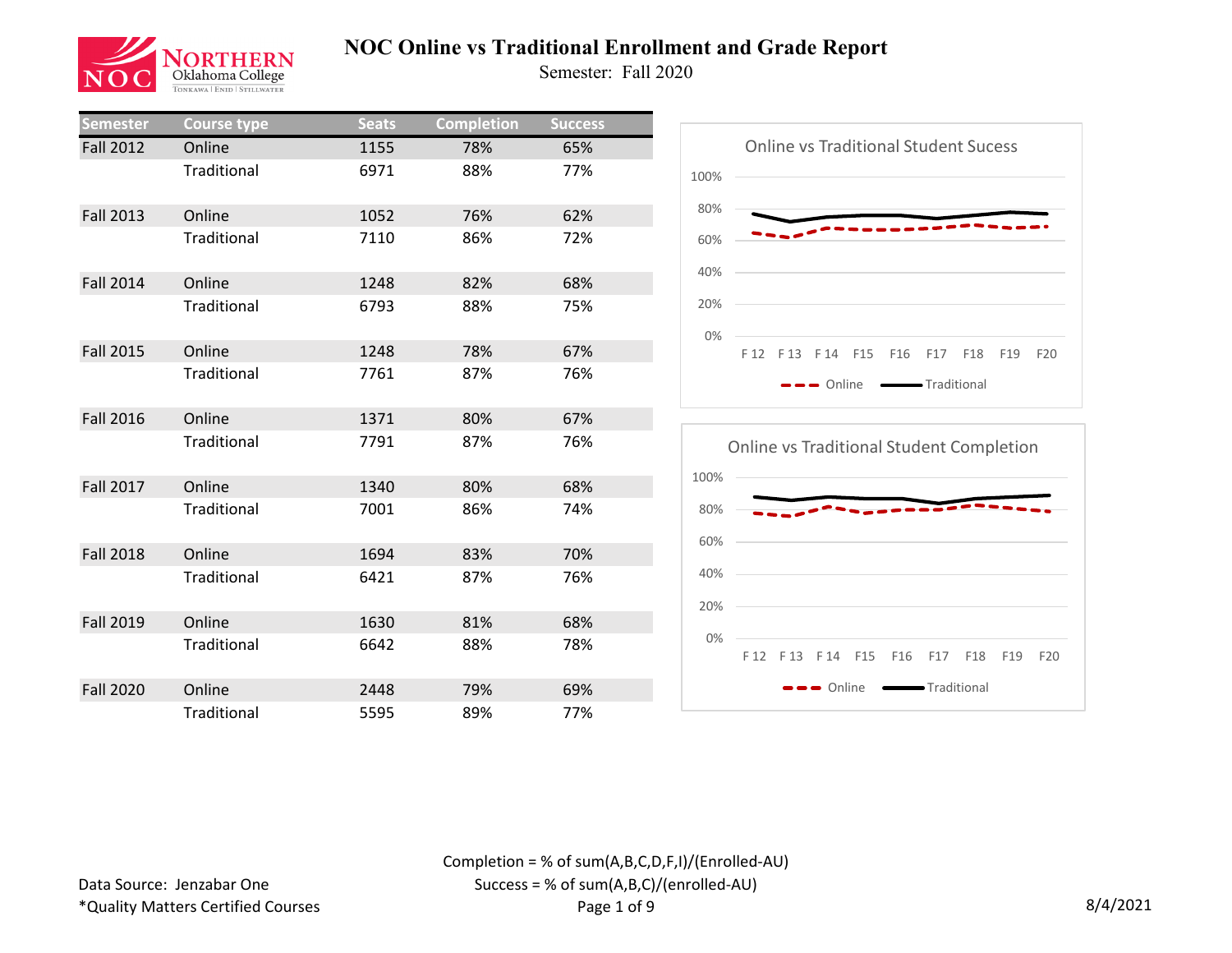

Semester: Fall 2020

| <b>Semester</b>  | # Online Courses                          | Enrolled | Seats | $\boldsymbol{\mathsf{A}}$ | $\mathbf{B}$   | $\mathsf{C}$   | D         | F.           | W              | <b>AW</b>      | <b>AU</b>   |              | Completion | Success |
|------------------|-------------------------------------------|----------|-------|---------------------------|----------------|----------------|-----------|--------------|----------------|----------------|-------------|--------------|------------|---------|
| <b>Fall 2020</b> |                                           |          |       |                           |                |                |           |              |                |                |             |              |            |         |
|                  | Enrolled in 1 online                      | 672      | 672   | 239                       | 131            | 101            | 46        | 31           | 69             | 54             | $\mathbf 0$ | 1            | 82%        | 70%     |
|                  | Enrolled in 2                             | 340      | 680   | 249                       | 133            | 97             | 39        | 37           | 66             | 59             | $\mathbf 0$ | $\mathbf 0$  | 82%        | 70%     |
|                  | Enrolled in 3                             | 151      | 453   | 152                       | 86             | 75             | 20        | 18           | 68             | 34             | 0           | 0            | 77%        | 69%     |
|                  | Enrolled in 4                             | 95       | 380   | 126                       | 79             | 42             | 20        | 20           | 49             | 44             | $\mathbf 0$ | $\mathbf 0$  | 76%        | 65%     |
|                  | Enrolled in 5 or more                     | 51       | 263   | 85                        | 48             | 35             | 20        | 12           | 46             | 17             | 0           | 0            | 76%        | 64%     |
|                  | Total                                     | 1309     | 2448  | 851                       | 477            | 350            | 145       | 118          | 298            | 208            | $\mathbf 0$ | $\mathbf{1}$ | 79%        | 69%     |
|                  |                                           |          |       |                           |                |                |           |              |                |                |             |              |            |         |
| <b>Semester</b>  | Demographics of<br><b>Online Students</b> | Enrolled | Seats | $\overline{\mathsf{A}}$   | B              | $\mathsf{C}$   | D         | F.           | W              | <b>AW</b>      | <b>AU</b>   |              | etion<br>ā | Success |
| <b>Fall 2020</b> |                                           |          |       |                           |                |                |           |              |                |                |             |              |            |         |
|                  | American<br>Indian/Alaska Native          | 239      | 438   | 131                       | 75             | 76             | 13        | 23           | 62             | 58             | $\mathbf 0$ | $\mathbf 0$  | 73%        | 64%     |
|                  | Asian                                     | 15       | 25    | 16                        | 8              | $\pmb{0}$      | $\pmb{0}$ | $\pmb{0}$    | $\mathbf{1}$   | $\mathbf 0$    | $\mathbf 0$ | $\mathbf 0$  | 96%        | 96%     |
|                  | <b>Black/African American</b>             | 45       | 89    | 18                        | 13             | 17             | 9         | 8            | 17             | $\overline{7}$ | 0           | 0            | 73%        | 54%     |
|                  | <b>Native</b><br>Hawaiian/Pacific         | 3        | 5     | $\mathbf{1}$              | $\pmb{0}$      | $\mathbf{1}$   | 0         | $\pmb{0}$    | $\overline{2}$ | $\mathbf{1}$   | 0           | $\mathbf 0$  | 40%        | 40%     |
|                  | Hispanic/Latino                           | 120      | 201   | 46                        | 52             | 29             | 22        | 19           | 22             | 11             | $\mathbf 0$ | 0            | 84%        | 63%     |
|                  | White                                     | 817      | 1556  | 599                       | 308            | 203            | 95        | 56           | 178            | 116            | $\pmb{0}$   | $\mathbf{1}$ | 81%        | 71%     |
|                  | Unknown                                   | 7        | 12    | 8                         | $\overline{2}$ | $\mathbf{1}$   | $\pmb{0}$ | $\mathbf{1}$ | 0              | $\pmb{0}$      | 0           | 0            | 0%         | 0%      |
|                  | Non-Resident/Alien                        | 8        | 15    | 5                         | 3              | $\overline{4}$ | $\pmb{0}$ | $\mathbf 0$  | $\mathbf{1}$   | $\overline{2}$ | $\mathbf 0$ | $\mathbf 0$  | 80%        | 80%     |
|                  | Two races or more                         | 55       | 107   | 27                        | 16             | 19             | 6         | 11           | 15             | 13             | 0           | 0            | 74%        | 58%     |
|                  | Total                                     | 1309     | 2448  | 851                       | 477            | 350            | 145       | 118          | 298            | 208            | $\mathbf 0$ | $\mathbf{1}$ | 79%        | 69%     |

Completion = % of sum(A,B,C,D,F,I)/(Enrolled-AU)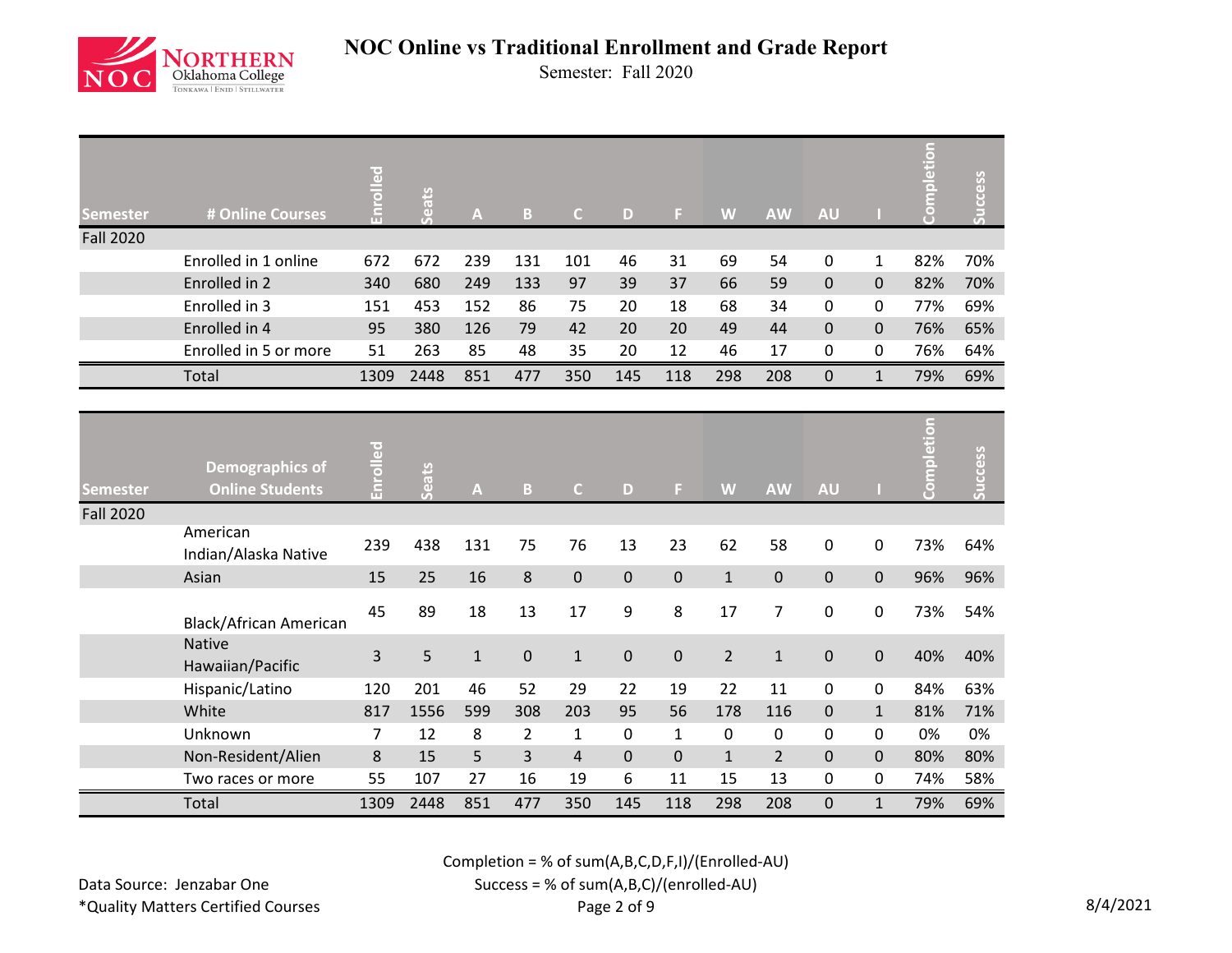

Semester: Fall 2020

| <b>Course</b>     | <b>Type</b> | Credit hours            | Sections       | Enrolled                 | Avg Class Size           | <b>Credit Hours</b><br>Generated | $\mathbf{A}$                 | B                        | $\mathsf{C}$   | D              | F.                       | W                        | <b>AW</b>                | <b>AU</b>                |                | npletion | Success |
|-------------------|-------------|-------------------------|----------------|--------------------------|--------------------------|----------------------------------|------------------------------|--------------------------|----------------|----------------|--------------------------|--------------------------|--------------------------|--------------------------|----------------|----------|---------|
| ACCT 2103*        | Online      | $\overline{3}$          | $\mathbf{1}$   | 31                       | 31                       | 93                               | 6                            | 5                        | 6              | $\overline{2}$ | $\mathbf{0}$             | 9                        | $\overline{3}$           | $\pmb{0}$                | $\mathbf 0$    | 61%      | 55%     |
|                   | Traditional | 3                       | 3              | 85                       | 28                       | 255                              | 37                           | 20                       | 10             | $\overline{2}$ | 8                        | 3                        | 5                        | 0                        | 0              | 91%      | 79%     |
|                   |             |                         |                |                          |                          |                                  |                              |                          |                |                |                          |                          |                          |                          |                |          |         |
| ACCT 2203*        | Online      | 3                       | $\mathbf{1}$   | 16                       | 16                       | 48                               | 3                            | $\overline{2}$           | 5              | $\overline{2}$ | 0                        | 3                        | $\mathbf{1}$             | 0                        | 0              | 75%      | 63%     |
|                   | Traditional | $\overline{3}$          | $\overline{3}$ | 50                       | 17                       | 150                              | 27                           | 12                       | $\overline{3}$ | 5              | $\mathbf{1}$             | $\overline{2}$           | $\pmb{0}$                | $\pmb{0}$                | 0              | 96%      | 84%     |
|                   |             |                         |                |                          |                          |                                  |                              |                          |                |                |                          |                          |                          |                          |                |          |         |
| <b>ARTS 1113</b>  | Online      | 3                       | $\overline{3}$ | 69                       | 23                       | 207                              | $\,8\,$                      | 16                       | 9              | 11             | 8                        | 10                       | $\overline{7}$           | $\pmb{0}$                | 0              | 75%      | 48%     |
|                   | Traditional | 3                       | $\overline{2}$ | 26                       | 13                       | 78                               | 9                            | $\overline{7}$           | 4              | $\overline{2}$ | 3                        | $\pmb{0}$                | $\mathbf 1$              | 0                        | 0              | 96%      | 77%     |
|                   |             |                         |                |                          |                          |                                  |                              |                          |                |                |                          |                          |                          |                          |                |          |         |
| BADM 1103*        | Online      | 3                       | $\overline{2}$ | 44                       | 22                       | 132                              | 8                            | 9                        | 11             | 3              | 4                        | 4                        | 5                        | 0                        | 0              | 80%      | 64%     |
|                   | Traditional | $\overline{3}$          | $\overline{3}$ | 67                       | 22                       | 201                              | 26                           | 24                       | $\mathsf g$    | $\mathbf{1}$   | $\mathbf{1}$             | 5                        | $\mathbf{1}$             | $\pmb{0}$                | $\overline{0}$ | 91%      | 88%     |
|                   |             |                         |                |                          |                          |                                  |                              |                          |                |                |                          |                          |                          |                          |                |          |         |
| BADM 1113*        | Online      | 3                       | 5              | 107                      | 21                       | 321                              | 39                           | 21                       | 12             | $\overline{7}$ | 6                        | 9                        | 13                       | $\pmb{0}$                | $\mathbf 0$    | 79%      | 67%     |
|                   | Traditional | 3                       | 11             | 221                      | 20                       | 663                              | 89                           | 44                       | 26             | 13             | 9                        | 17                       | 23                       | 0                        | 0              | 82%      | 72%     |
|                   |             |                         |                |                          |                          |                                  |                              |                          |                |                |                          |                          |                          |                          |                |          |         |
| <b>BADM 1203</b>  | Online      | 3                       | $\mathbf{1}$   | 14                       | 14                       | 42                               | 4                            | 3                        | $\overline{2}$ | $\mathbf{1}$   | 0                        | $\mathbf{1}$             | 3                        | 0                        | 0              | 71%      | 64%     |
|                   | Traditional | $\mathsf{3}$            |                | $\overline{\phantom{a}}$ | $\overline{\phantom{a}}$ | $\overline{\phantom{a}}$         | $\qquad \qquad \blacksquare$ | $\overline{\phantom{a}}$ | $\overline{a}$ | $\overline{a}$ | $\overline{\phantom{0}}$ | $\overline{\phantom{a}}$ | $\overline{\phantom{a}}$ | $\overline{\phantom{a}}$ |                |          |         |
|                   |             |                         |                |                          |                          |                                  |                              |                          |                |                |                          |                          |                          |                          |                |          |         |
| <b>BIOL 1114*</b> | Online      | 4                       | 6              | 101                      | 17                       | 404                              | 22                           | 24                       | 21             | 6              | 5                        | 17                       | 5                        | $\pmb{0}$                | $\mathbf{1}$   | 78%      | 66%     |
|                   | Traditional | 4                       | 11             | 290                      | 26                       | 1160                             | 80                           | 89                       | 61             | 24             | 16                       | 12                       | 8                        | 0                        | 0              | 93%      | 79%     |
|                   |             |                         |                |                          |                          |                                  |                              |                          |                |                |                          |                          |                          |                          |                |          |         |
| BIOL 1214*        | Online      | 4                       | $\overline{2}$ | 36                       | 18                       | 144                              | 12                           | 9                        | 7              | 1              | 0                        | 4                        | 3                        | 0                        | 0              | 81%      | 78%     |
|                   | Traditional | $\overline{\mathbf{4}}$ |                |                          |                          |                                  |                              |                          |                |                |                          |                          |                          |                          |                |          |         |
|                   |             |                         |                |                          |                          |                                  |                              |                          |                |                |                          |                          |                          |                          |                |          |         |
| <b>BIOL 2124</b>  | Online      | 4                       | $\mathbf{1}$   | 19                       | 19                       | 76                               | $\mathbf{1}$                 | $\mathbf{1}$             | 3              | $\mathbf{1}$   | $\mathbf 0$              | 10                       | 3                        | $\pmb{0}$                | 0              | 32%      | 26%     |
|                   | Traditional | 4                       | 3              | 41                       | 14                       | 164                              | 15                           | 11                       | 10             | 2              | 1                        | $\overline{2}$           | 0                        | 0                        | 0              | 95%      | 88%     |

Completion = % of sum(A,B,C,D,F,I)/(Enrolled-AU)

Data Source: Jenzabar One \*Quality Matters Certified Courses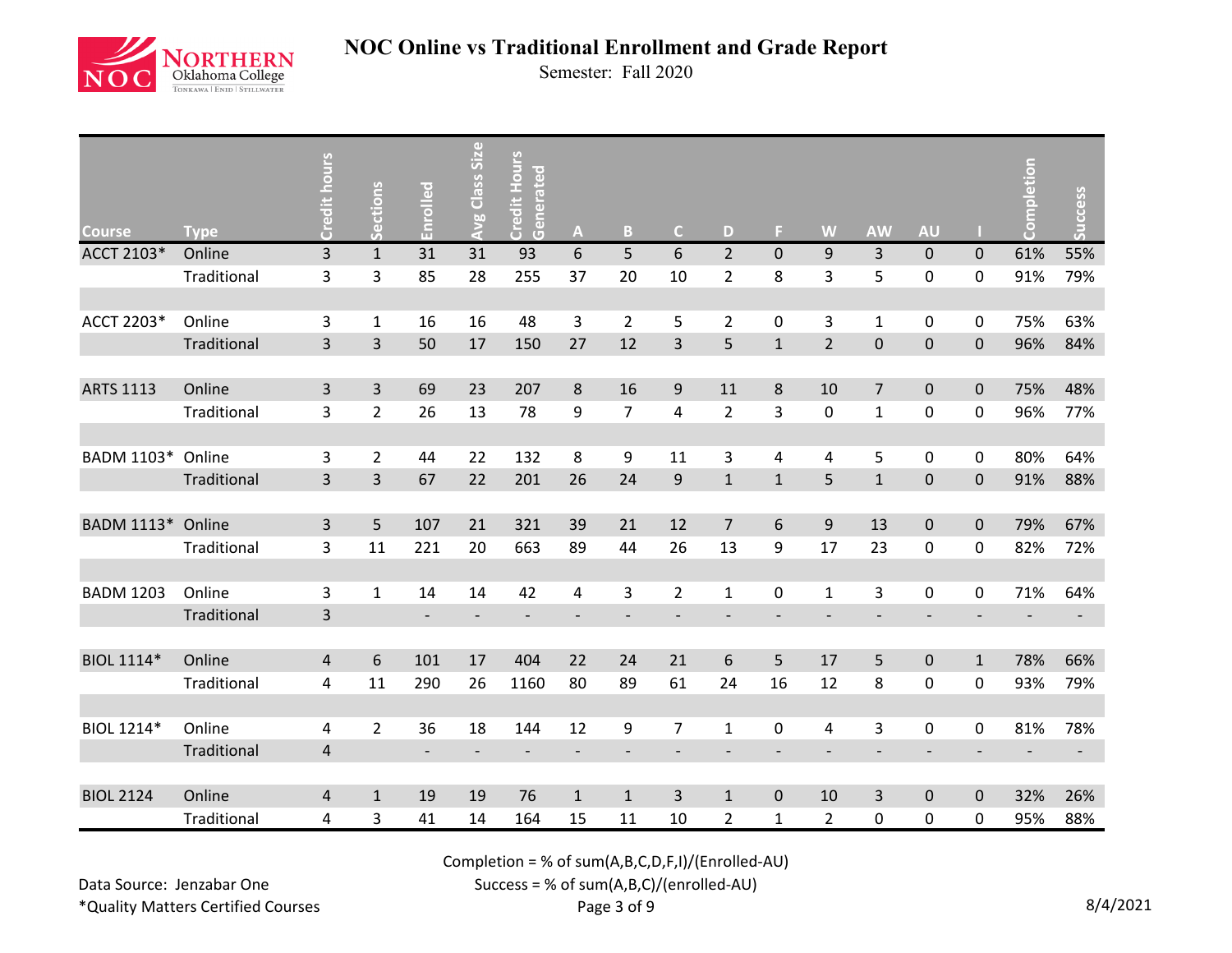

Semester: Fall 2020

| <b>Course</b>    | <b>Type</b> | Credit hours            | ections<br>丙   | Enrolled                 | Avg Class Size           | <b>Credit Hours</b><br>Generated | A                            | B                        | $\mathsf{C}$   | D              | Е              | W                | <b>AW</b>                | <b>AU</b>                    |             | npletion | Success                  |
|------------------|-------------|-------------------------|----------------|--------------------------|--------------------------|----------------------------------|------------------------------|--------------------------|----------------|----------------|----------------|------------------|--------------------------|------------------------------|-------------|----------|--------------------------|
| <b>BIOL 2214</b> | Online      | $\overline{\mathbf{4}}$ | $\overline{2}$ | 40                       | 20                       | 160                              | 6                            | 11                       | $\overline{2}$ | $\overline{2}$ | 5 <sup>5</sup> | 14               | $\mathbf 0$              | $\pmb{0}$                    | $\mathbf 0$ | 65%      | 48%                      |
|                  | Traditional | 4                       | $\mathbf 1$    | 14                       | 14                       | 56                               | 0                            | 3                        | $\mathbf 1$    | $\mathbf{1}$   | $\pmb{0}$      | 9                | $\pmb{0}$                | $\pmb{0}$                    | 0           | 36%      | 29%                      |
|                  |             |                         |                |                          |                          |                                  |                              |                          |                |                |                |                  |                          |                              |             |          |                          |
| <b>CHDV 1023</b> | Online      | 3                       | $\mathbf 1$    | 20                       | 20                       | 60                               | 8                            | 5                        | 3              | $\mathbf{1}$   | $\pmb{0}$      | $\mathbf 1$      | $\overline{2}$           | $\pmb{0}$                    | 0           | 85%      | 80%                      |
|                  | Traditional | $\overline{\mathbf{3}}$ | $\pmb{0}$      | $\overline{\phantom{a}}$ |                          | $\overline{\phantom{a}}$         | $\overline{\phantom{a}}$     | $\overline{\phantom{a}}$ |                |                |                |                  | $\overline{\phantom{a}}$ | $\overline{\phantom{a}}$     |             |          |                          |
|                  |             |                         |                |                          |                          |                                  |                              |                          |                |                |                |                  |                          |                              |             |          |                          |
| <b>CHDV 1043</b> | Online      | 3                       | $\mathbf{1}$   | 16                       | 16                       | 48                               | 10                           | $\pmb{0}$                | 4              | 0              | $\pmb{0}$      | $\mathbf{1}$     | $\mathbf{1}$             | $\pmb{0}$                    | $\pmb{0}$   | 88%      | 88%                      |
|                  | Traditional | 3                       | $\pmb{0}$      | $\overline{a}$           | $\overline{\phantom{a}}$ | $\overline{a}$                   | $\overline{\phantom{a}}$     | $\overline{\phantom{a}}$ |                |                |                |                  | $\overline{\phantom{a}}$ | $\qquad \qquad \blacksquare$ |             |          |                          |
|                  |             |                         |                |                          |                          |                                  |                              |                          |                |                |                |                  |                          |                              |             |          |                          |
| <b>CHDV 1053</b> | Online      | 3                       | $\mathbf{1}$   | 15                       | 15                       | 45                               | 8                            | 4                        | $\pmb{0}$      | 0              | $\pmb{0}$      | $\pmb{0}$        | 3                        | 0                            | 0           | 80%      | 80%                      |
|                  | Traditional | 3                       | $\pmb{0}$      | $\overline{a}$           | $\overline{\phantom{a}}$ | $\overline{\phantom{0}}$         | $\overline{\phantom{a}}$     |                          |                |                |                |                  | $\overline{\phantom{a}}$ | $\qquad \qquad -$            |             |          | $\overline{\phantom{a}}$ |
|                  |             |                         |                |                          |                          |                                  |                              |                          |                |                |                |                  |                          |                              |             |          |                          |
| <b>CHDV 2013</b> | Online      | 3                       | $\overline{2}$ | 32                       | 16                       | 96                               | 18                           | $\overline{4}$           | $\overline{2}$ | 0              | $\pmb{0}$      | $1\,$            | $\overline{7}$           | $\pmb{0}$                    | $\pmb{0}$   | 75%      | 75%                      |
|                  | Traditional | 3                       | $\pmb{0}$      | $\overline{a}$           |                          | $\overline{a}$                   | $\overline{\phantom{a}}$     |                          |                |                |                |                  | $\overline{a}$           | $\overline{\phantom{0}}$     |             |          |                          |
|                  |             |                         |                |                          |                          |                                  |                              |                          |                |                |                |                  |                          |                              |             |          |                          |
| <b>CHDV 2033</b> | Online      | 3                       | $\mathbf{1}$   | 17                       | 17                       | 51                               | 13                           | $\mathbf 1$              | $\pmb{0}$      | $\pmb{0}$      | $\pmb{0}$      | $\boldsymbol{0}$ | 3                        | $\pmb{0}$                    | 0           | 82%      | 82%                      |
|                  | Traditional | 3                       | $\pmb{0}$      | $\overline{a}$           |                          |                                  | $\qquad \qquad \blacksquare$ |                          |                |                |                |                  |                          | $\qquad \qquad \blacksquare$ |             |          |                          |
|                  |             |                         |                |                          |                          |                                  |                              |                          |                |                |                |                  |                          |                              |             |          |                          |
| <b>CHDV 2143</b> | Online      | 3                       | $\mathbf{1}$   | 28                       | 28                       | 84                               | 15                           | $\overline{4}$           | $\overline{4}$ | $\mathbf{1}$   | $\mathbf 0$    | $\pmb{0}$        | $\overline{4}$           | $\pmb{0}$                    | $\pmb{0}$   | 86%      | 82%                      |
|                  | Traditional | 3                       | $\pmb{0}$      | $\overline{a}$           |                          | $\overline{a}$                   | $\overline{a}$               |                          |                |                |                |                  |                          | $\overline{\phantom{0}}$     |             |          |                          |
|                  |             |                         |                |                          |                          |                                  |                              |                          |                |                |                |                  |                          |                              |             |          |                          |
| <b>CHEM 1315</b> | Online      | 5                       | $\mathbf{1}$   | 20                       | 20                       | 100                              | $\mathbf{1}$                 | 0                        | 6              | $\mathbf{1}$   | $\overline{2}$ | $10\,$           | $\pmb{0}$                | 0                            | 0           | 50%      | 35%                      |
|                  | Traditional | 5                       | $\mathbf 0$    |                          |                          |                                  |                              |                          |                |                |                |                  |                          |                              |             |          |                          |
|                  |             |                         |                |                          |                          |                                  |                              |                          |                |                |                |                  |                          |                              |             |          |                          |
| <b>CMSC 1113</b> | Online      | 3                       | $\overline{2}$ | 50                       | 25                       | 150                              | $17\,$                       | 11                       | $\overline{7}$ | 6              | $\mathbf{1}$   | 3                | 5                        | $\pmb{0}$                    | $\pmb{0}$   | 84%      | 70%                      |
|                  | Traditional | 3                       | 4              | 63                       | 16                       | 189                              | 26                           | 14                       | 10             | 5              | $\mathbf{1}$   | 4                | 3                        | 0                            | 0           | 89%      | 79%                      |

Completion = % of sum(A,B,C,D,F,I)/(Enrolled-AU)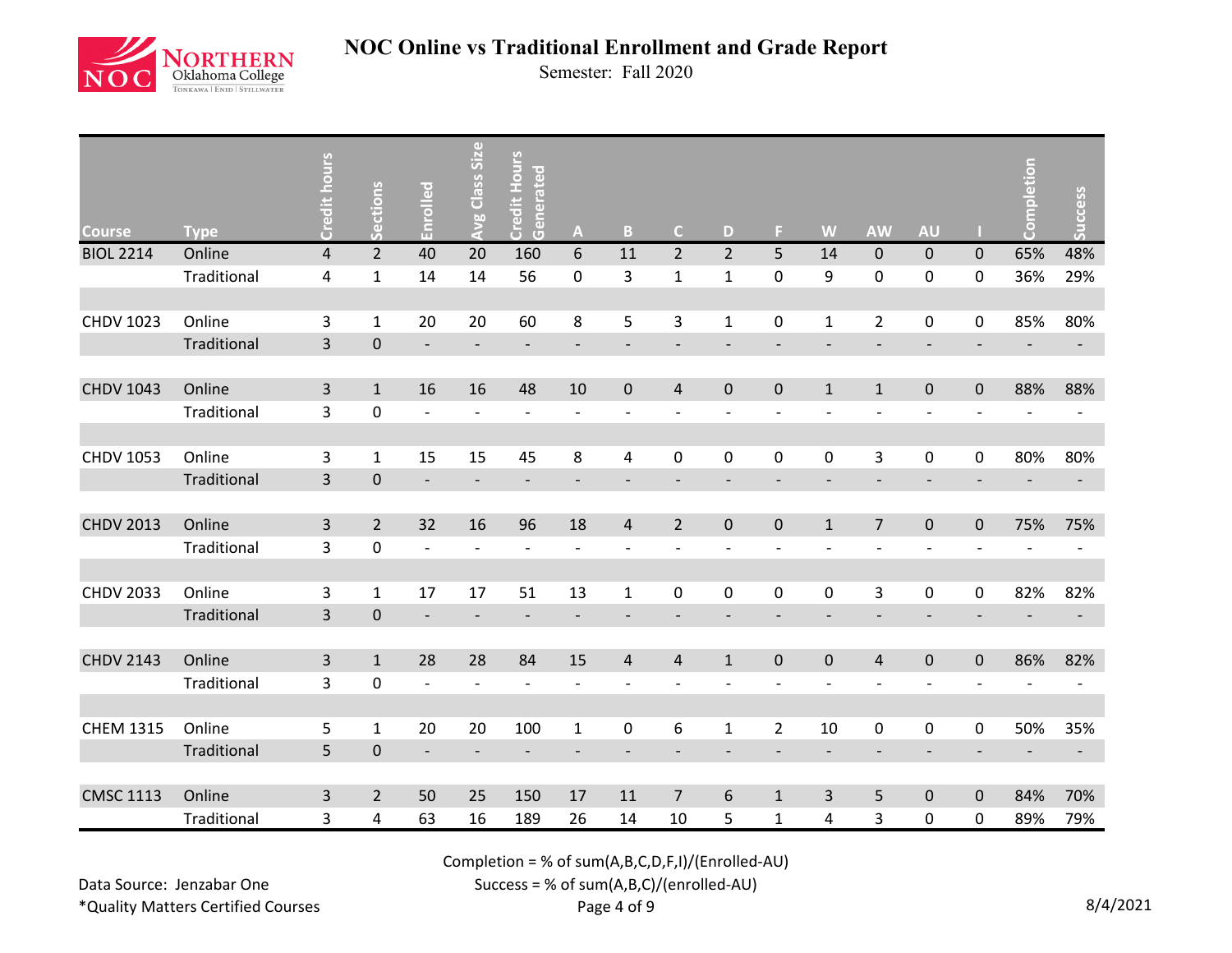

Semester: Fall 2020

| <b>Course</b>    | <b>Type</b> | Credit hours   | Sections         | Enrolled                 | <b>Avg Class Size</b>    | <b>Credit Hours</b><br>Generated | $\mathbf{A}$             | $\, {\bf B} \,$          | $\mathsf{C}$   | D                        | F.             | W              | <b>AW</b>                | <b>AU</b>                |             | npletion<br>දි | Success                  |
|------------------|-------------|----------------|------------------|--------------------------|--------------------------|----------------------------------|--------------------------|--------------------------|----------------|--------------------------|----------------|----------------|--------------------------|--------------------------|-------------|----------------|--------------------------|
| CMSC 2123*       | Online      | $\overline{3}$ | $\overline{2}$   | 37                       | 19                       | 111                              | 16                       | 5                        | 5              | 3                        | $\mathbf{0}$   | 3              | 5                        | $\mathbf 0$              | $\mathbf 0$ | 78%            | 70%                      |
|                  | Traditional | 3              | $\mathbf{1}$     | 10                       | 10                       | 30                               | $\overline{7}$           | $\overline{2}$           | 0              | 0                        | $\mathbf 0$    | $\mathbf 1$    | $\pmb{0}$                | 0                        | 0           | 90%            | 90%                      |
|                  |             |                |                  |                          |                          |                                  |                          |                          |                |                          |                |                |                          |                          |             |                |                          |
| <b>COMM 1713</b> | Online      | 3              | $\overline{2}$   | 38                       | 19                       | 114                              | 23                       | $\mathbf{1}$             | $\overline{2}$ | 3                        | $\overline{2}$ | $\overline{7}$ | $\pmb{0}$                | 0                        | $\pmb{0}$   | 82%            | 68%                      |
|                  | Traditional | 3              | $\boldsymbol{9}$ | 174                      | 19                       | 522                              | 99                       | 33                       | $\mathsf 9$    | 5                        | 9              | 11             | 5                        | $\pmb{0}$                | 3           | 91%            | 81%                      |
|                  |             |                |                  |                          |                          |                                  |                          |                          |                |                          |                |                |                          |                          |             |                |                          |
| <b>CRMJ 1113</b> | Online      | 3              | $\mathbf{1}$     | 20                       | 20                       | 60                               | 6                        | 6                        | $\sqrt{4}$     | $\mathbf{1}$             | $\mathbf{1}$   | $\overline{2}$ | $\mathbf 0$              | $\pmb{0}$                | $\mathbf 0$ | 90%            | 80%                      |
|                  | Traditional | 3              | $\mathbf 1$      | 43                       | 43                       | 129                              | 15                       | 13                       | $\overline{7}$ | 3                        | 3              | $\overline{2}$ | $\pmb{0}$                | 0                        | 0           | 95%            | 81%                      |
|                  |             |                |                  |                          |                          |                                  |                          |                          |                |                          |                |                |                          |                          |             |                |                          |
| <b>CRMJ 2113</b> | Online      | 3              | $\mathbf{1}$     | 13                       | 13                       | 39                               | 6                        | 3                        | $\mathbf{1}$   | 0                        | $\overline{2}$ | $\mathbf{1}$   | $\pmb{0}$                | 0                        | 0           | 92%            | 77%                      |
|                  | Traditional | 3              | $\mathbf 0$      | $\overline{\phantom{a}}$ | $\overline{\phantom{a}}$ | $\overline{\phantom{a}}$         | $\overline{\phantom{a}}$ | $\overline{\phantom{a}}$ |                | $\overline{\phantom{a}}$ |                |                | $\overline{\phantom{a}}$ | $\overline{\phantom{a}}$ |             |                | $\overline{\phantom{a}}$ |
|                  |             |                |                  |                          |                          |                                  |                          |                          |                |                          |                |                |                          |                          |             |                |                          |
| <b>CRMJ 2233</b> | Online      | 3              | $\mathbf{1}$     | 20                       | 20                       | 60                               | $\overline{7}$           | 5                        | $\overline{4}$ | $\overline{2}$           | $\overline{2}$ | $\pmb{0}$      | $\pmb{0}$                | $\pmb{0}$                | $\mathbf 0$ | 100%           | 80%                      |
|                  | Traditional | 3              | $\pmb{0}$        | $\overline{a}$           |                          | $\overline{\phantom{a}}$         | $\overline{\phantom{a}}$ |                          |                |                          |                | $\overline{a}$ | $\overline{\phantom{a}}$ | $\overline{a}$           |             |                |                          |
|                  |             |                |                  |                          |                          |                                  |                          |                          |                |                          |                |                |                          |                          |             |                |                          |
| <b>DEVS 1112</b> | Online      | $\overline{2}$ | $\mathbf{1}$     | 25                       | 25                       | 50                               | $\overline{7}$           | $\overline{2}$           | $\pmb{4}$      | $\mathbf{1}$             | 4              | 5              | $\overline{2}$           | 0                        | 0           | 72%            | 52%                      |
|                  | Traditional | $\overline{2}$ | $\mathbf 1$      | 19                       | 19                       | 38                               | 14                       | $\mathbf 1$              | $\overline{2}$ | $\mathbf 0$              | $\pmb{0}$      | $\overline{2}$ | $\pmb{0}$                | $\pmb{0}$                | $\pmb{0}$   | 89%            | 89%                      |
|                  |             |                |                  |                          |                          |                                  |                          |                          |                |                          |                |                |                          |                          |             |                |                          |
| ECON 2113*       | Online      | 3              | $\mathbf{1}$     | 28                       | 28                       | 84                               | 17                       | $\boldsymbol{6}$         | $\overline{2}$ | $\mathbf 0$              | $\mathbf{1}$   | $\mathbf{1}$   | $\mathbf{1}$             | $\pmb{0}$                | $\mathbf 0$ | 93%            | 89%                      |
|                  | Traditional | 3              | $\overline{2}$   | 31                       | 16                       | 93                               | 17                       | 6                        | $\overline{2}$ | $\mathbf{1}$             | 0              | 4              | $\mathbf{1}$             | 0                        | $\mathbf 0$ | 84%            | 81%                      |
|                  |             |                |                  |                          |                          |                                  |                          |                          |                |                          |                |                |                          |                          |             |                |                          |
| ECON 2123*       | Online      | 3              | $\mathbf{1}$     | 19                       | 19                       | 57                               | 6                        | $\overline{7}$           | $\overline{2}$ | $\mathbf 0$              | 0              | $\overline{2}$ | $\overline{2}$           | 0                        | 0           | 79%            | 79%                      |
|                  | Traditional | 3              | 4                | 49                       | 12                       | 147                              | 19                       | 13                       | 8              | 3                        | $\mathbf 0$    | 5              | $\mathbf{1}$             | $\pmb{0}$                | 0           | 88%            | 82%                      |
|                  |             |                |                  |                          |                          |                                  |                          |                          |                |                          |                |                |                          |                          |             |                |                          |
| ENGL 1113*       | Online      | 3              | 4                | 94                       | 24                       | 282                              | 47                       | 14                       | $\overline{7}$ | 13                       | $\pmb{0}$      | 8              | 5                        | $\pmb{0}$                | $\mathbf 0$ | 86%            | 72%                      |
|                  | Traditional | 3              | 27               | 562                      | 21                       | 1686                             | 265                      | 120                      | 65             | 35                       | 45             | 16             | 16                       | 0                        | 0           | 94%            | 80%                      |

Completion = % of sum(A,B,C,D,F,I)/(Enrolled-AU)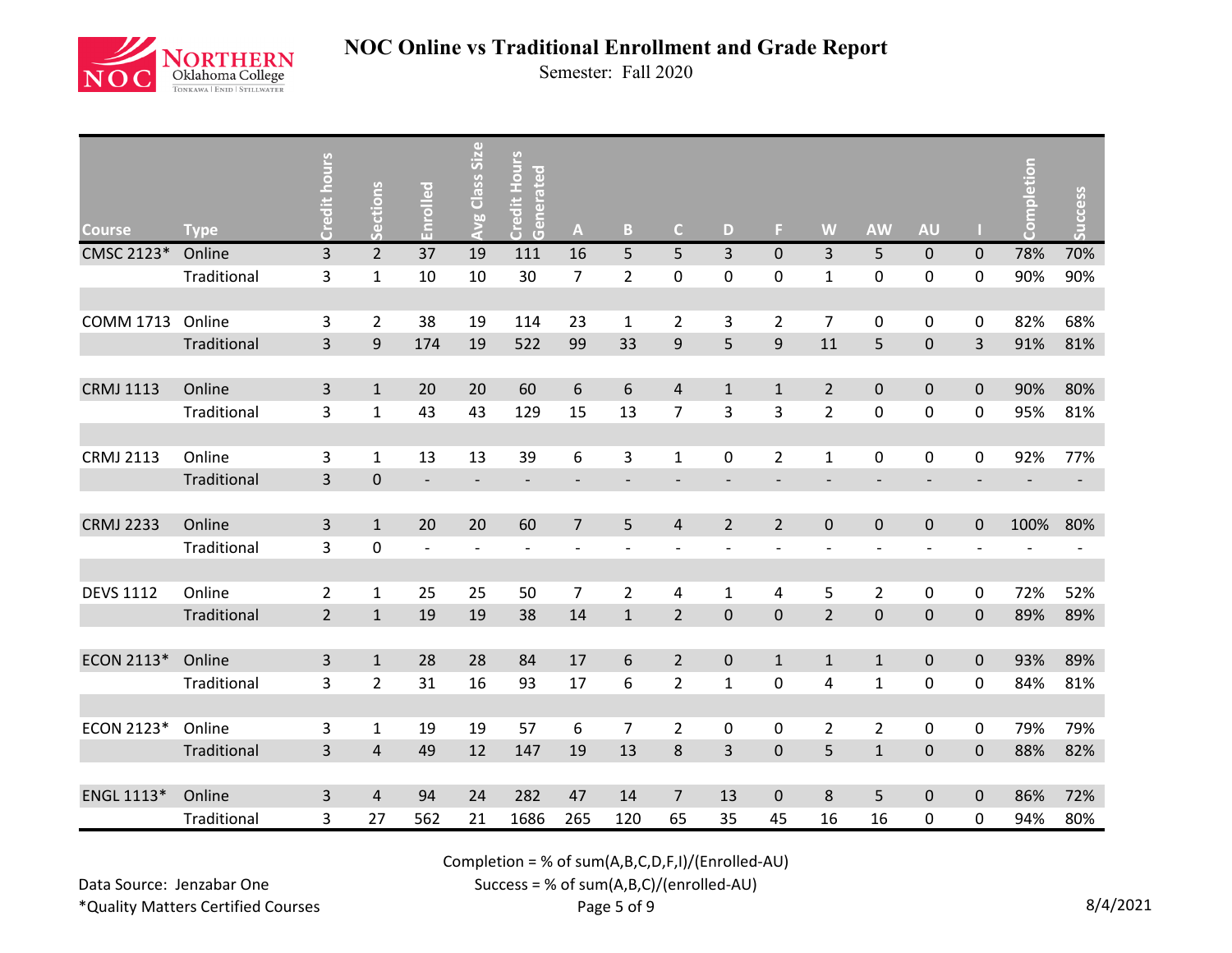

Semester: Fall 2020

| <b>Course</b>    | <b>Type</b> | Credit hours   | Sections       | Enrolled                 | Avg Class Size           | Credit Hours<br>Generated | $\mathbf{A}$             | $\mathbf{B}$             | $\mathsf{C}$             | D                        | F.                       | W                        | <b>AW</b>                | <b>AU</b>                |                          | Completion               | <b>Success</b>           |
|------------------|-------------|----------------|----------------|--------------------------|--------------------------|---------------------------|--------------------------|--------------------------|--------------------------|--------------------------|--------------------------|--------------------------|--------------------------|--------------------------|--------------------------|--------------------------|--------------------------|
| ENGL 1213*       | Online      | $\overline{3}$ | $\overline{4}$ | 71                       | 18                       | 213                       | 19                       | 17                       | $\,8\,$                  | 6                        | $\mathbf{0}$             | 14                       | $\overline{7}$           | $\pmb{0}$                | $\mathbf 0$              | 70%                      | 62%                      |
|                  | Traditional | 3              | 8              | 151                      | 19                       | 453                       | 45                       | 30                       | 38                       | 12                       | 6                        | 10                       | 10                       | 0                        | $\boldsymbol{0}$         | 87%                      | 75%                      |
|                  |             |                |                |                          |                          |                           |                          |                          |                          |                          |                          |                          |                          |                          |                          |                          |                          |
| <b>ENGL 1413</b> | Online      | 3              | $\mathbf{1}$   | 23                       | 23                       | 69                        | 13                       | 4                        | $\overline{2}$           | 3                        | 0                        | $\mathbf 1$              | 0                        | 0                        | 0                        | 96%                      | 83%                      |
|                  | Traditional | 3              | $1\,$          | 27                       | 27                       | 81                        | 13                       | $\sqrt{6}$               | 5                        | $\mathbf{1}$             | $\overline{2}$           | $\mathsf 0$              | $\pmb{0}$                | $\pmb{0}$                | $\mathbf 0$              | 100%                     | 89%                      |
|                  |             |                |                |                          |                          |                           |                          |                          |                          |                          |                          |                          |                          |                          |                          |                          |                          |
| <b>ENGL 2433</b> | Online      | 3              | $\mathbf 1$    | $\overline{7}$           | $\overline{7}$           | 21                        | 6                        | $\pmb{0}$                | $\pmb{0}$                | $\pmb{0}$                | $\pmb{0}$                | $\pmb{0}$                | $\mathbf{1}$             | $\pmb{0}$                | 0                        | 86%                      | 86%                      |
|                  | Traditional | 3              | $\pmb{0}$      | $\overline{\phantom{a}}$ | $\overline{\phantom{a}}$ | $\overline{\phantom{a}}$  | $\overline{\phantom{a}}$ | $\overline{\phantom{a}}$ | $\overline{a}$           | $\overline{a}$           | $\overline{a}$           | $\overline{\phantom{a}}$ | $\overline{\phantom{a}}$ | $\overline{a}$           |                          |                          | $\overline{\phantom{a}}$ |
|                  |             |                |                |                          |                          |                           |                          |                          |                          |                          |                          |                          |                          |                          |                          |                          |                          |
| <b>ENGL 2653</b> | Online      | 3              | $\mathbf{1}$   | 12                       | 12                       | 36                        | 10                       | 0                        | $\mathbf 0$              | 0                        | 0                        | 1                        | $\mathbf{1}$             | 0                        | 0                        | 83%                      | 83%                      |
|                  | Traditional | $\overline{3}$ | $\mathbf 0$    | $\overline{\phantom{a}}$ | $\overline{\phantom{a}}$ | $\overline{\phantom{a}}$  | $\overline{\phantom{a}}$ | $\overline{\phantom{a}}$ | $\overline{\phantom{a}}$ | $\overline{\phantom{a}}$ | $\overline{\phantom{0}}$ | $\overline{\phantom{a}}$ | $\overline{\phantom{a}}$ | $\overline{\phantom{a}}$ | $\overline{\phantom{a}}$ | $\overline{\phantom{a}}$ | $\overline{\phantom{a}}$ |
|                  |             |                |                |                          |                          |                           |                          |                          |                          |                          |                          |                          |                          |                          |                          |                          |                          |
| <b>ESCI 1214</b> | Online      | 4              | $\overline{3}$ | 73                       | 24                       | 292                       | 22                       | 29                       | 9                        | $\mathbf{1}$             | 5                        | $\overline{2}$           | 5                        | $\pmb{0}$                | $\mathbf 0$              | 90%                      | 82%                      |
|                  | Traditional | 4              | 5              | 86                       | 17                       | 344                       | 27                       | 27                       | 21                       | 6                        | 4                        | $\mathbf 1$              | $\pmb{0}$                | 0                        | 0                        | 99%                      | 87%                      |
|                  |             |                |                |                          |                          |                           |                          |                          |                          |                          |                          |                          |                          |                          |                          |                          |                          |
| GEOG 2253*       | Online      | 3              | $\mathbf{1}$   | 29                       | 29                       | 87                        | 14                       | $\overline{3}$           | 5                        | $\mathbf{1}$             | 3                        | $\overline{2}$           | $\mathbf{1}$             | 0                        | $\mathbf 0$              | 90%                      | 76%                      |
|                  | Traditional | 3              | 3              | 40                       | 13                       | 120                       | 19                       | 10                       | $\overline{7}$           | $\overline{2}$           | $\pmb{0}$                | $\mathbf 1$              | $\mathbf 1$              | $\pmb{0}$                | $\pmb{0}$                | 95%                      | 90%                      |
|                  |             |                |                |                          |                          |                           |                          |                          |                          |                          |                          |                          |                          |                          |                          |                          |                          |
| <b>HIST 1113</b> | Online      | 3              | $\mathbf{1}$   | 23                       | 23                       | 69                        | 3                        | 3                        | 9                        | $\overline{2}$           | $\mathbf 0$              | 3                        | $\overline{3}$           | $\pmb{0}$                | $\mathbf 0$              | 74%                      | 65%                      |
|                  | Traditional | 3              | $\mathbf{1}$   | 27                       | 27                       | 81                        | 6                        | 8                        | 4                        | 0                        | $\mathbf{1}$             | 6                        | $\overline{2}$           | 0                        | 0                        | 70%                      | 67%                      |
|                  |             |                |                |                          |                          |                           |                          |                          |                          |                          |                          |                          |                          |                          |                          |                          |                          |
| <b>HIST 1483</b> | Online      | 3              | 3              | 70                       | 23                       | 210                       | 32                       | 8                        | 5                        | 5                        | 4                        | 7                        | 9                        | 0                        | 0                        | 77%                      | 64%                      |
|                  | Traditional | 3              | $\overline{7}$ | 129                      | 18                       | 387                       | 44                       | 46                       | 14                       | 5                        | 13                       | $\overline{4}$           | $\overline{2}$           | $\mathbf 1$              | $\mathbf 0$              | 95%                      | 81%                      |
|                  |             |                |                |                          |                          |                           |                          |                          |                          |                          |                          |                          |                          |                          |                          |                          |                          |
| HIST 1493*       | Online      | 3              | $\overline{2}$ | 53                       | 27                       | 159                       | 10                       | 17                       | 10                       | 3                        | $\overline{4}$           | 6                        | $\mathsf{3}$             | $\pmb{0}$                | 0                        | 83%                      | 70%                      |
|                  | Traditional | 3              | 9              | 233                      | 26                       | 699                       | 97                       | 63                       | 33                       | 12                       | 12                       | 7                        | 9                        | 0                        | 0                        | 93%                      | 83%                      |

Completion = % of sum(A,B,C,D,F,I)/(Enrolled-AU)

Data Source: Jenzabar One \*Quality Matters Certified Courses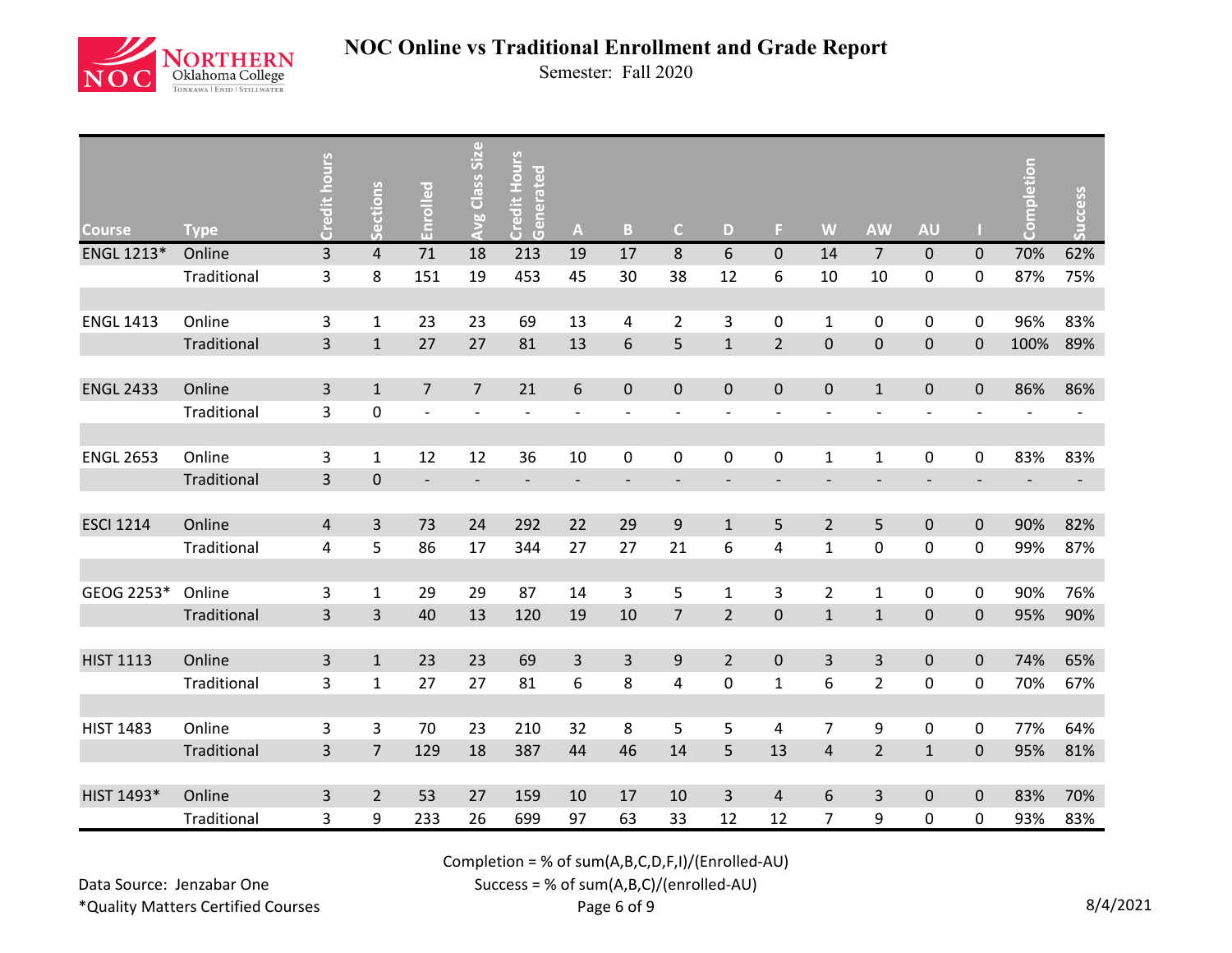

Semester: Fall 2020

| <b>Course</b>    | <b>Type</b> | Credit hours | Sections       | Enrolled                 | <b>Avg Class Size</b> | <b>Credit Hours</b><br>Generated | $\boldsymbol{\mathsf{A}}$ | $\mathbf{B}$   | $\mathsf{C}$   | D              | F.             | W                       | <b>AW</b>                | <b>AU</b>      |             | npletion<br>ပ္ပိ | Success |
|------------------|-------------|--------------|----------------|--------------------------|-----------------------|----------------------------------|---------------------------|----------------|----------------|----------------|----------------|-------------------------|--------------------------|----------------|-------------|------------------|---------|
| HLTH 1113*       | Online      | 3            | $\overline{4}$ | 75                       | 19                    | 225                              | 40                        | 19             | 5              | $\mathbf 0$    | $\mathbf 0$    | $\,8\,$                 | $\mathsf{3}$             | 0              | 0           | 85%              | 85%     |
|                  | Traditional | 3            | $\mathbf{1}$   | 14                       | 14                    | 42                               | 3                         | 4              | 4              | $\mathbf{1}$   | $\mathbf{1}$   | $\mathbf 1$             | 0                        | 0              | 0           | 93%              | 79%     |
|                  |             |              |                |                          |                       |                                  |                           |                |                |                |                |                         |                          |                |             |                  |         |
| HPET 1223*       | Online      | 3            | 3              | 60                       | 20                    | 180                              | 15                        | 19             | $\overline{7}$ | 3              | $\overline{2}$ | $\overline{7}$          | $\overline{7}$           | 0              | 0           | 77%              | 68%     |
|                  | Traditional | 3            | $\overline{2}$ | 27                       | 14                    | 81                               | 14                        | 8              | $\overline{2}$ | 3              | $\pmb{0}$      | $\pmb{0}$               | $\pmb{0}$                | $\pmb{0}$      | 0           | 100%             | 89%     |
|                  |             |              |                |                          |                       |                                  |                           |                |                |                |                |                         |                          |                |             |                  |         |
| <b>HUMN 2113</b> | Online      | 3            | $\mathbf{1}$   | 23                       | 23                    | 69                               | $\,8\,$                   | $\sqrt{4}$     | $\overline{2}$ | $\mathbf{1}$   | $\overline{2}$ | 5                       | $\mathbf{1}$             | $\pmb{0}$      | $\pmb{0}$   | 74%              | 61%     |
|                  | Traditional | 3            | $\mathbf{1}$   | 31                       | 31                    | 93                               | 20                        | 5              | 4              | $\mathbf 0$    | $\mathbf{1}$   | $\mathbf{1}$            | $\mathsf{O}\xspace$      | 0              | 0           | 97%              | 94%     |
|                  |             |              |                |                          |                       |                                  |                           |                |                |                |                |                         |                          |                |             |                  |         |
| <b>HUMN 2223</b> | Online      | 3            | 1              | 20                       | 20                    | 60                               | $\overline{2}$            | 4              | $\overline{2}$ | $\overline{2}$ | $\overline{2}$ | 6                       | $\overline{2}$           | 0              | 0           | 60%              | 40%     |
|                  | Traditional | 3            | $\mathbf{1}$   | 11                       | 11                    | 33                               | $\mathbf{1}$              | 3              | 3              | $\mathbf{1}$   | $\mathbf{1}$   | $\mathbf{1}$            | $\mathbf{1}$             | $\pmb{0}$      | $\mathbf 0$ | 82%              | 64%     |
|                  |             |              |                |                          |                       |                                  |                           |                |                |                |                |                         |                          |                |             |                  |         |
| <b>LANG 1125</b> | Online      | 5            | $\mathbf{1}$   | 21                       | 21                    | 105                              | 12                        | $\mathbf{1}$   | $\overline{3}$ | $\pmb{0}$      | $\mathbf{1}$   | $\overline{4}$          | $\pmb{0}$                | $\pmb{0}$      | $\mathbf 0$ | 81%              | 76%     |
|                  | Traditional | 5            | $\pmb{0}$      | $\overline{\phantom{a}}$ |                       | $\overline{\phantom{m}}$         | $\overline{a}$            |                |                |                |                |                         | $\overline{\phantom{a}}$ | $\overline{a}$ |             |                  |         |
|                  |             |              |                |                          |                       |                                  |                           |                |                |                |                |                         |                          |                |             |                  |         |
| <b>MATH 0123</b> | Online      | 3            | $\mathbf{1}$   | 19                       | 19                    | 57                               | $\boldsymbol{0}$          | $\overline{2}$ | 5              | $\mathbf{1}$   | $\mathbf{1}$   | $\overline{7}$          | 3                        | 0              | 0           | 47%              | 37%     |
|                  | Traditional | 3            | 6              | 126                      | 21                    | 378                              | 34                        | 23             | 34             | 8              | $\bf 8$        | 16                      | 3                        | $\pmb{0}$      | $\pmb{0}$   | 85%              | 72%     |
|                  |             |              |                |                          |                       |                                  |                           |                |                |                |                |                         |                          |                |             |                  |         |
| <b>MATH 1483</b> | Online      | 3            | $\overline{3}$ | 60                       | 20                    | 180                              | 10                        | 10             | 11             | 6              | 5              | 12                      | $\boldsymbol{6}$         | $\pmb{0}$      | $\pmb{0}$   | 70%              | 52%     |
|                  | Traditional | 3            | 18             | 384                      | 21                    | 1152                             | 81                        | 103            | 71             | 22             | 35             | 52                      | 20                       | 0              | 0           | 81%              | 66%     |
|                  |             |              |                |                          |                       |                                  |                           |                |                |                |                |                         |                          |                |             |                  |         |
| MATH 1493*       | Online      | 3            | $\mathbf{1}$   | 19                       | 19                    | 57                               | 0                         | $\overline{2}$ | 6              | $\overline{2}$ | 0              | $\overline{2}$          | $\overline{7}$           | 0              | 0           | 53%              | 42%     |
|                  | Traditional | 3            | 6              | 102                      | 17                    | 306                              | 34                        | 26             | 15             | $\overline{7}$ | 8              | $\overline{\mathbf{r}}$ | 8                        | $\pmb{0}$      | 0           | 88%              | 74%     |
|                  |             |              |                |                          |                       |                                  |                           |                |                |                |                |                         |                          |                |             |                  |         |
| MATH 1513*       | Online      | 3            | 3              | 56                       | 19                    | 168                              | 12                        | 5              | 11             | 6              | $\overline{2}$ | 14                      | $\sqrt{6}$               | $\pmb{0}$      | $\mathbf 0$ | 64%              | 50%     |
|                  | Traditional | 3            | 24             | 451                      | 19                    | 1353                             | 98                        | 94             | 77             | 32             | 47             | 88                      | 14                       | 0              | 1           | 77%              | 60%     |

Completion = % of sum(A,B,C,D,F,I)/(Enrolled-AU)

Data Source: Jenzabar One \*Quality Matters Certified Courses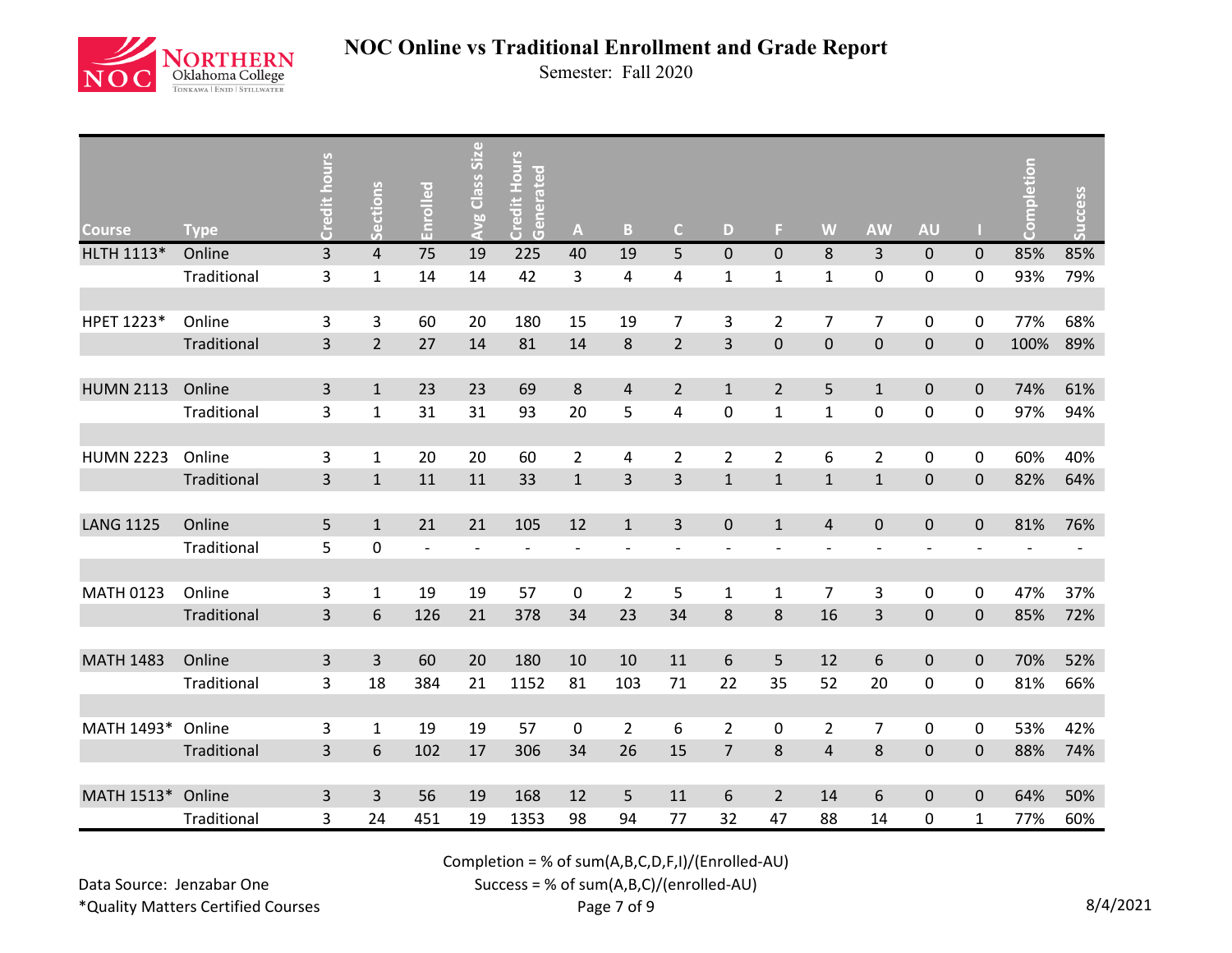

Semester: Fall 2020

| <b>Course</b>     | <b>Type</b> | Credit hours   | ections<br>$\mathcal{L}_{\mathbf{a}}$ | Enrolled       | <b>Avg Class Size</b> | <b>Credit Hours</b><br>Generated | $\mathbf{A}$             | B                 | $\mathsf{C}$     | D                        | F.                  | W              | <b>AW</b>                | <b>AU</b>                |             | npletion<br>S | Success                  |
|-------------------|-------------|----------------|---------------------------------------|----------------|-----------------------|----------------------------------|--------------------------|-------------------|------------------|--------------------------|---------------------|----------------|--------------------------|--------------------------|-------------|---------------|--------------------------|
| MATH 2023*        | Online      | $\overline{3}$ | 3                                     | 60             | 20                    | 180                              | 15                       | 15                | 8                | $\overline{4}$           | $\overline{3}$      | 11             | $\overline{4}$           | $\mathbf 0$              | $\mathbf 0$ | 75%           | 63%                      |
|                   | Traditional | 3              | 11                                    | 166            | 15                    | 498                              | 56                       | 44                | 27               | $\overline{7}$           | 3                   | 22             | $\overline{7}$           | 0                        | 0           | 83%           | 77%                      |
|                   |             |                |                                       |                |                       |                                  |                          |                   |                  |                          |                     |                |                          |                          |             |               |                          |
| <b>MATH 2103</b>  | Online      | 3              | $\mathbf{1}$                          | 7              | 7                     | 21                               | $\overline{2}$           | $\mathbf{1}$      | $\mathbf{1}$     | 0                        | $\overline{2}$      | $\mathbf{1}$   | $\pmb{0}$                | 0                        | 0           | 86%           | 57%                      |
|                   | Traditional | $\overline{3}$ | $\pmb{0}$                             | $\overline{a}$ |                       |                                  | $\overline{\phantom{a}}$ | $\qquad \qquad -$ |                  | $\overline{\phantom{a}}$ |                     |                | $\overline{\phantom{a}}$ | $\overline{\phantom{a}}$ |             |               | $\overline{\phantom{a}}$ |
|                   |             |                |                                       |                |                       |                                  |                          |                   |                  |                          |                     |                |                          |                          |             |               |                          |
| <b>MUSC 1113</b>  | Online      | 3              | $\overline{2}$                        | 32             | 16                    | 96                               | 16                       | 3                 | $\overline{7}$   | $\mathbf{1}$             | $\overline{2}$      | $\mathbf 0$    | 3                        | $\pmb{0}$                | $\pmb{0}$   | 91%           | 81%                      |
|                   | Traditional | 3              | 4                                     | 80             | 20                    | 240                              | 32                       | 20                | 12               | 8                        | $\overline{7}$      | $\mathbf{1}$   | $\pmb{0}$                | 0                        | 0           | 99%           | 80%                      |
|                   |             |                |                                       |                |                       |                                  |                          |                   |                  |                          |                     |                |                          |                          |             |               |                          |
| <b>NUTR 2123*</b> | Online      | 3              | 3                                     | 69             | 23                    | 207                              | 37                       | 13                | 3                | 6                        | 4                   | 4              | $\overline{2}$           | 0                        | 0           | 91%           | 77%                      |
|                   | Traditional | $\overline{3}$ | $\overline{2}$                        | 46             | 23                    | 138                              | 19                       | 10                | 8                | $\overline{2}$           | $\overline{2}$      | $\overline{3}$ | $\overline{2}$           | $\pmb{0}$                | $\mathbf 0$ | 89%           | 80%                      |
|                   |             |                |                                       |                |                       |                                  |                          |                   |                  |                          |                     |                |                          |                          |             |               |                          |
| <b>ORNT 1101</b>  | Online      | $\mathbf{1}$   | $\overline{7}$                        | 196            | 28                    | 196                              | 77                       | 21                | 32               | $\overline{7}$           | 18                  | 12             | 29                       | $\pmb{0}$                | $\mathbf 0$ | 79%           | 66%                      |
|                   | Traditional | $\mathbf{1}$   | 29                                    | 479            | 17                    | 479                              | 242                      | 75                | 54               | 23                       | 24                  | 20             | 41                       | 0                        | 0           | 87%           | 77%                      |
|                   |             |                |                                       |                |                       |                                  |                          |                   |                  |                          |                     |                |                          |                          |             |               |                          |
| <b>PHIL 2213</b>  | Online      | 3              | $\overline{2}$                        | 55             | 28                    | 165                              | 37                       | $\overline{7}$    | $\overline{7}$   | $\mathbf{1}$             | $\overline{2}$      | $\mathbf 1$    | $\pmb{0}$                | $\mathsf{O}$             | $\pmb{0}$   | 98%           | 93%                      |
|                   | Traditional | 3              | 3                                     | 38             | 13                    | 114                              | 14                       | 13                | $\boldsymbol{6}$ | $\overline{\mathbf{r}}$  | $\mathsf{O}\xspace$ | $\mathbf 1$    | $\pmb{0}$                | $\pmb{0}$                | $\pmb{0}$   | 97%           | 87%                      |
|                   |             |                |                                       |                |                       |                                  |                          |                   |                  |                          |                     |                |                          |                          |             |               |                          |
| <b>PHIL 2223</b>  | Online      | $\mathsf{3}$   | $\mathbf{1}$                          | 12             | 12                    | 36                               | $\mathbf 1$              | $\mathbf{1}$      | $\,$ 6 $\,$      | $\mathbf{1}$             | $\mathbf 0$         | $\overline{2}$ | $\mathbf 1$              | $\mathsf{O}\xspace$      | $\mathbf 0$ | 75%           | 67%                      |
|                   | Traditional | 3              | 5                                     | 93             | 19                    | 279                              | 54                       | 14                | 10               | $\overline{2}$           | $\mathbf{1}$        | 4              | 8                        | 0                        | 0           | 87%           | 84%                      |
|                   |             |                |                                       |                |                       |                                  |                          |                   |                  |                          |                     |                |                          |                          |             |               |                          |
| PHSC 1114*        | Online      | 4              | $\mathbf{1}$                          | 16             | 16                    | 64                               | 7                        | 5                 | $\mathbf{1}$     | 1                        | 1                   | 1              | $\mathbf 0$              | 0                        | 0           | 94%           | 81%                      |
|                   | Traditional | $\overline{4}$ | $\mathbf{1}$                          | 13             | 13                    | 52                               | $\overline{4}$           | 3                 | $\overline{3}$   | $\mathbf{1}$             | $\mathbf 0$         | $\mathbf{1}$   | $\mathbf{1}$             | $\pmb{0}$                | $\mathbf 0$ | 85%           | 77%                      |
|                   |             |                |                                       |                |                       |                                  |                          |                   |                  |                          |                     |                |                          |                          |             |               |                          |
| POLI 1113*        | Online      | 3              | 3                                     | 65             | 22                    | 195                              | $\overline{4}$           | 21                | 13               | $\overline{7}$           | $\overline{2}$      | 13             | 5                        | $\mathbf 0$              | $\pmb{0}$   | 72%           | 58%                      |
|                   | Traditional | 3              | 14                                    | 319            | 23                    | 957                              | 103                      | 109               | 47               | 19                       | 13                  | 18             | 10                       | 0                        | 0           | 91%           | 81%                      |

Completion = % of sum(A,B,C,D,F,I)/(Enrolled-AU)

Data Source: Jenzabar One \*Quality Matters Certified Courses